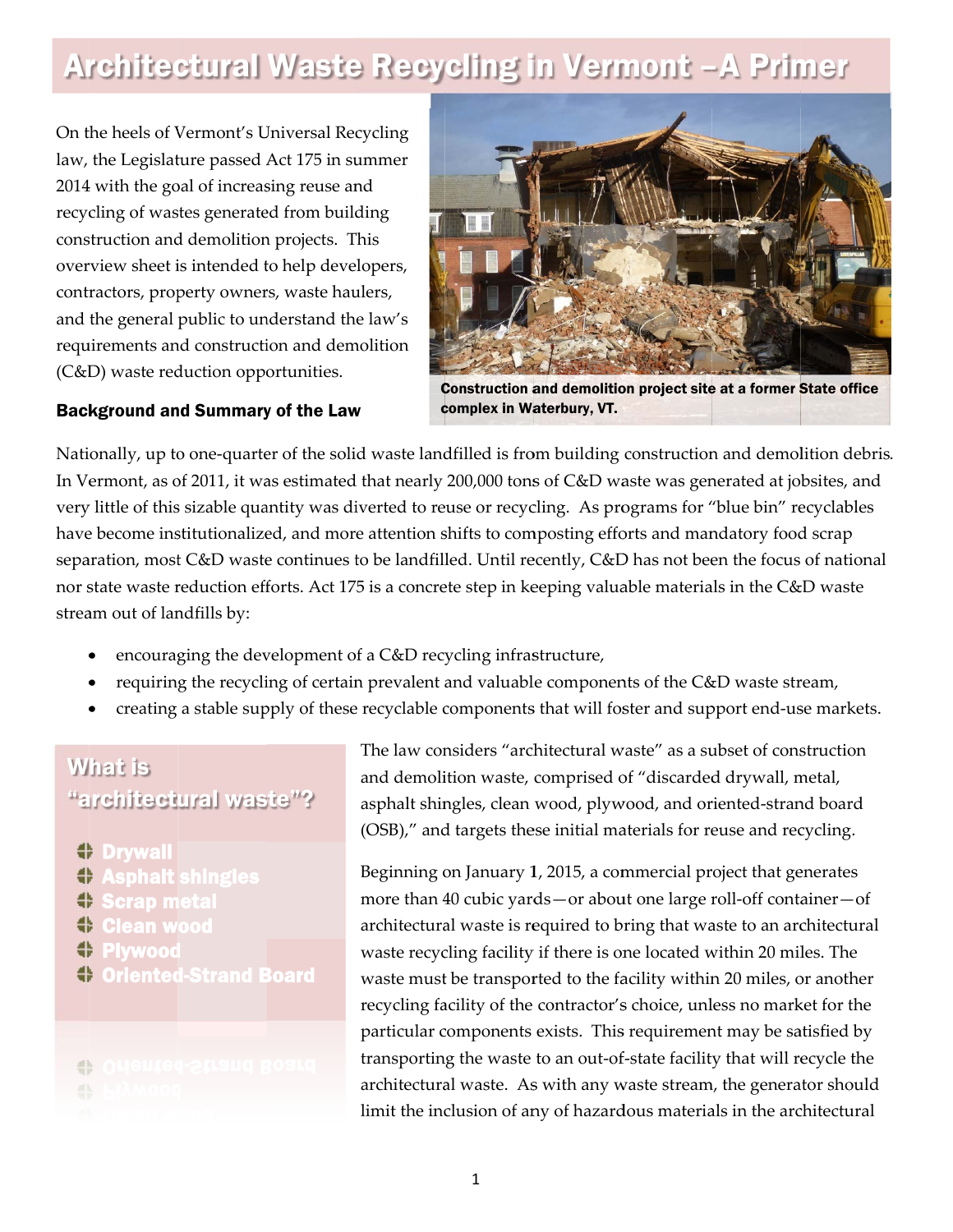waste. The Agency will be working with architectural recycling facilities to ensure that any hazardous materials are properly identified and managed.

# **Architectural Waste Recycling Facilities in Vermont**

The Agency does not certify facilities as "architectural recycling facilities," but rather designates existing solid waste facilities as such if they collect and market architectural waste components. These facilities and a host of other transfer stations that may accept architectural waste may be found in the Solid Waste Management Program's searchable map, accessed from the State's **Architectural Waste webpage**. The Program expects that the number of architectural recycling facilities will rise over time with growing markets, competition, and increases in operational efficiency.



Additional C&D-related facilities and entities such as deconstruction firms, used building material stores, asphalt, brick and concrete (ABC) recyclers, scrap metal recyclers, and other C&D resources and services will also be added to the map on an on-going basis starting January 1, 2015.

## **Beyond Act 175**

Act 175 targets a small fragment of the entire C&D waste stream: specific architectural waste items generated from large projects, in particular areas of the state near certified facilities. Act 175 can be viewed as a stimulus for raising awareness amongst designers, developers, contractors, waste haulers, and the public at large, of the amount of C&D waste being produced and the variety of tools and techniques for reducing that amount. Foremost, in keeping with the vision outlined in the 2014 Vermont Materials Management Plan, is to consider C&D debris as valuable material, not waste. Materials that go into construction projects ought to be used sustainably throughout their life cycles in order to prevent the generation of waste, and consequently adverse impact on the environment and economy.